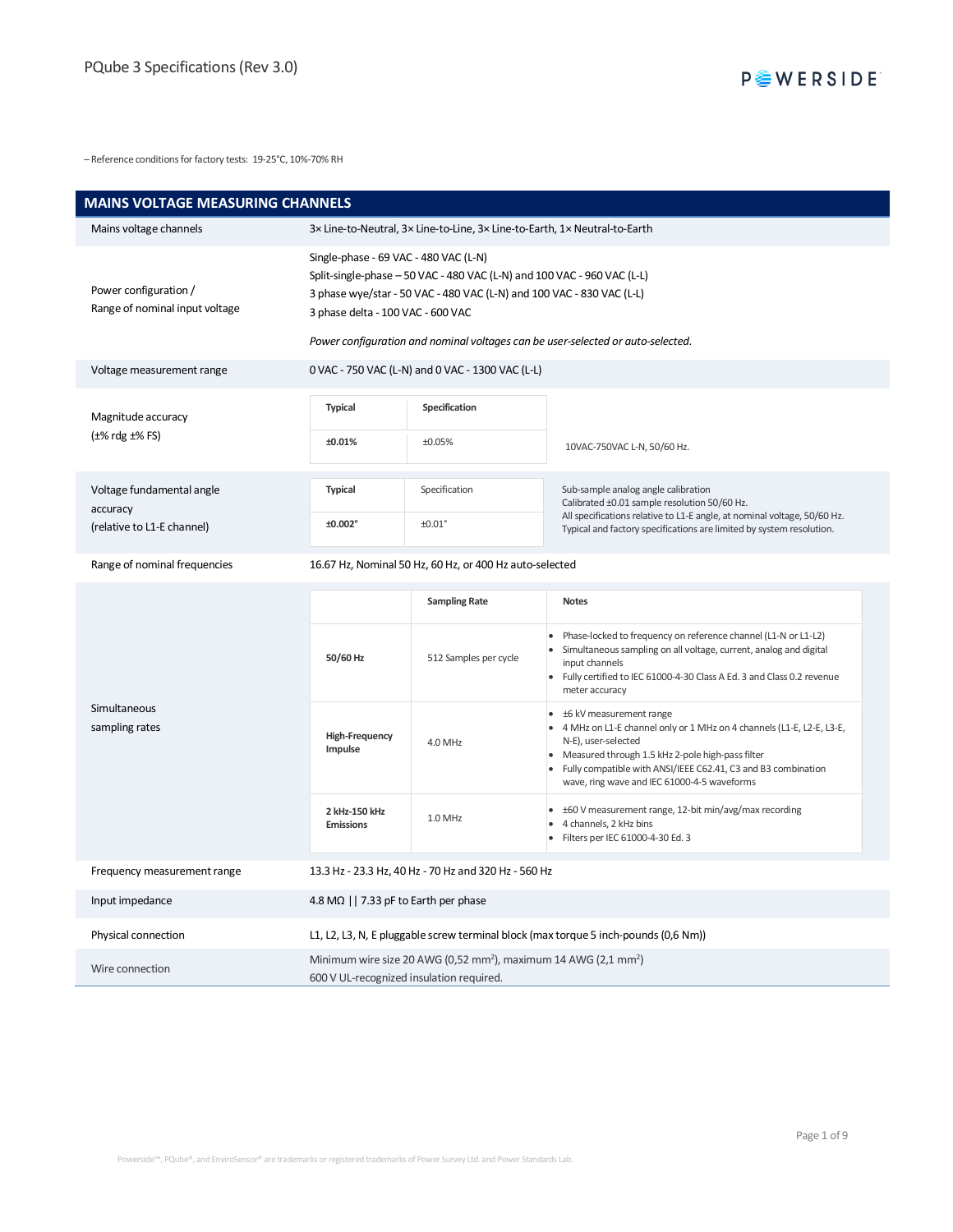| <b>CURRENT INPUT CHANNELS</b>                                                             |                                                                 |                                                                                                                                                                                                                                       |                                                                                                                                                                                                 |  |
|-------------------------------------------------------------------------------------------|-----------------------------------------------------------------|---------------------------------------------------------------------------------------------------------------------------------------------------------------------------------------------------------------------------------------|-------------------------------------------------------------------------------------------------------------------------------------------------------------------------------------------------|--|
| Measurement channels                                                                      |                                                                 | 8 inputs: 11, 12, 13, 14, 15, 16, 17, 18 (typically used as L1, L2, L3, N, E, 16, 17, 18)                                                                                                                                             |                                                                                                                                                                                                 |  |
| Nominal input (full<br>scale)                                                             |                                                                 | 1A, 5A, 20A 300A, 400A6000A ranges available through CTs<br>3000A available through Flexible current sensors<br>Nominal for the CT outputs: 0.333 V <sub>rms</sub> (Low range) or 3.33 V <sub>rms</sub> (High range) - user selected. |                                                                                                                                                                                                 |  |
| Crest factor                                                                              |                                                                 | 3.5 (±1.17 V <sub>pk</sub> ) (Low range) or 3.0 (±10 V <sub>pk</sub> ) (High range)                                                                                                                                                   |                                                                                                                                                                                                 |  |
| Magnitude accuracy - including<br>POWERSIDE Ultra-Precise                                 | <b>Typical</b>                                                  | Specification                                                                                                                                                                                                                         | At 50/60 Hz, 2.5% FS-120% FS<br>Additional uncertainty is the uncertainty due to the Factory CT Calibration<br>System, plus uncertainty due to the resolution of the entries in the CT-specific |  |
| calibrated shielded split-core<br>current sensors $(\pm\% \text{ rdg } \pm\% \text{ FS})$ | ±0.05%                                                          | ±0.1%                                                                                                                                                                                                                                 | Calibration Table and the algorithms for applying the CT-specific Calibration<br>Table.                                                                                                         |  |
|                                                                                           |                                                                 |                                                                                                                                                                                                                                       |                                                                                                                                                                                                 |  |
| Angle accuracy - including<br>POWERSIDE Ultra-Precise                                     | <b>Typical</b>                                                  | Specification                                                                                                                                                                                                                         | Sub-sample analog angle calibration<br>Calibrated to ±0.01 sample resolution at 50/60 Hz.                                                                                                       |  |
| calibrated shielded split-core<br>current sensors                                         | ±0.07°                                                          | ±0.1 <sup>°</sup>                                                                                                                                                                                                                     | All channels calibrated relative to L1-E angle, 50/60 Hz.                                                                                                                                       |  |
| Magnitude accuracy                                                                        |                                                                 |                                                                                                                                                                                                                                       |                                                                                                                                                                                                 |  |
| excluding external CT's<br>$(\pm\% \text{ rdg } \pm\% \text{ FS})$                        | <b>Typical</b><br>Specification<br>At 50/60 Hz, 2.5% FS-120% FS |                                                                                                                                                                                                                                       |                                                                                                                                                                                                 |  |
|                                                                                           | ±0.01%                                                          | ±0.05%                                                                                                                                                                                                                                |                                                                                                                                                                                                 |  |
|                                                                                           |                                                                 |                                                                                                                                                                                                                                       |                                                                                                                                                                                                 |  |
| Angle accuracy -<br>excluding external CT's                                               | <b>Typical</b>                                                  | Specification                                                                                                                                                                                                                         | All specifications are relative to L1-E, at nominal voltage and current, 50/60 Hz.<br>Typical and factory specifications are limited by system resolution.                                      |  |
|                                                                                           | ±0.002°                                                         | $±0.01$ °                                                                                                                                                                                                                             |                                                                                                                                                                                                 |  |
| Sampling rate                                                                             |                                                                 | Same rate as mains voltage measuring channels: 512 Samples per cycle                                                                                                                                                                  |                                                                                                                                                                                                 |  |
| Input<br>impedance/burden                                                                 | 33.3 $k\Omega$<br>< 1 VA for CTs                                |                                                                                                                                                                                                                                       |                                                                                                                                                                                                 |  |
| CT ratio range                                                                            | 1:1 to 50000:1                                                  |                                                                                                                                                                                                                                       |                                                                                                                                                                                                 |  |
|                                                                                           |                                                                 | Interfaces with External CT (current transformer) with voltage-type secondary or Flexible current sensors                                                                                                                             |                                                                                                                                                                                                 |  |
| Physical connection                                                                       |                                                                 | 5 or 8 pairs of pluggable screw terminals (Max torque 2 inch-pounds (0,25 Nm))                                                                                                                                                        |                                                                                                                                                                                                 |  |
|                                                                                           |                                                                 | Connections to feeder wires are done by clamping on split-core CTs around the feeder.                                                                                                                                                 |                                                                                                                                                                                                 |  |
| Wire connection                                                                           |                                                                 | Connection of the CT voltage output to the PQube 3 input terminal:<br>Min wire size 28 AWG (0,8 mm <sup>2</sup> ), Max. 16 AWG (1,31 mm <sup>2</sup> ). 600V UL- recognized insulation required.                                      |                                                                                                                                                                                                 |  |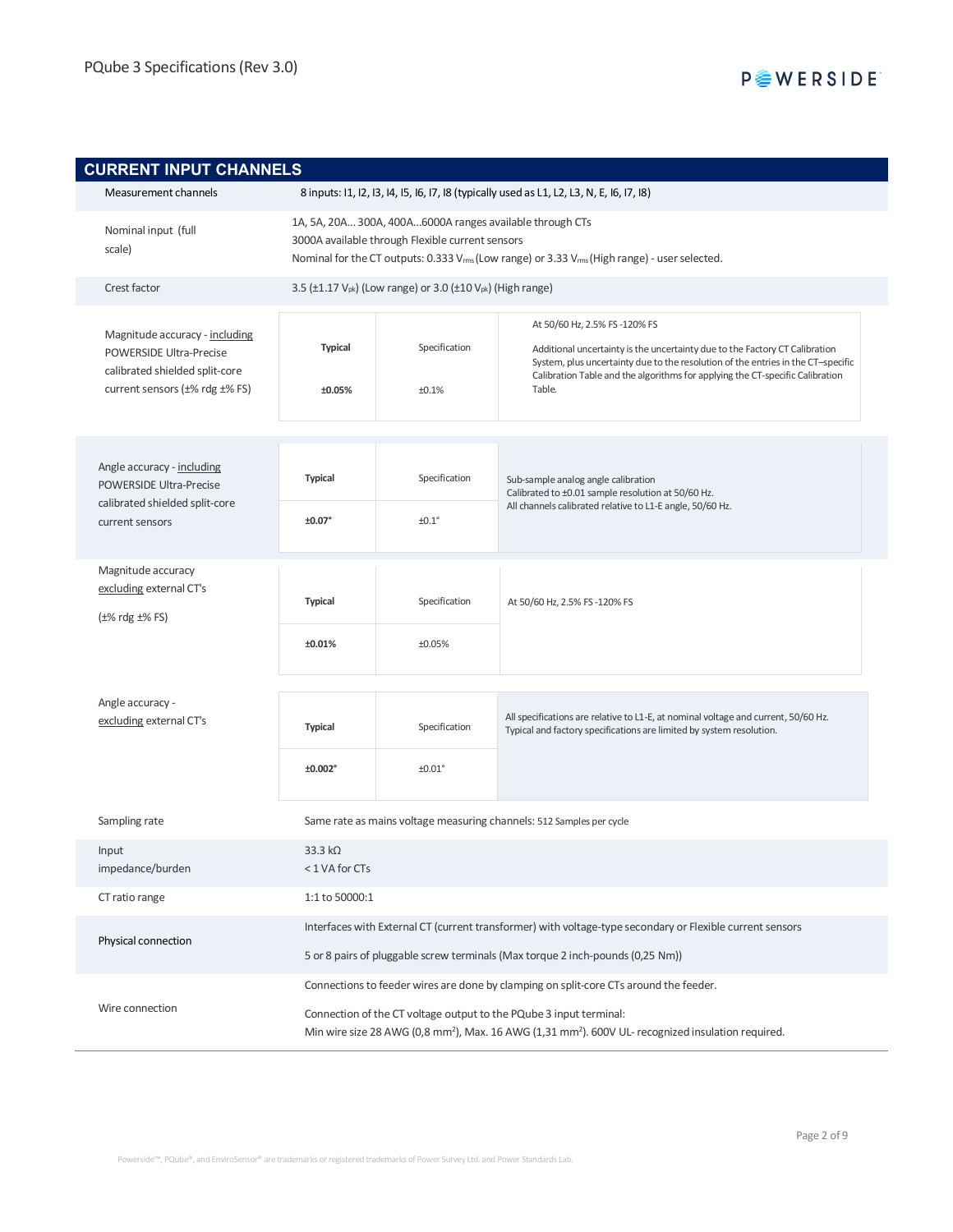## **ANALOG INPUT CHANNELS**

| Measurement channels     | User-selected Standard Mode or DC Energy Mode<br>Standard mode: AN1-E, AN2-E, AN3-E, AN4-E (common mode), AN1-AN2, AN3-AN4 (differential mode)<br>DC Energy mode: AN1×AN2, AN3×AN4 (bi-directional DC power), AN1×AN2×hours, AN3×AN4×hours (DC<br>Energy) |
|--------------------------|-----------------------------------------------------------------------------------------------------------------------------------------------------------------------------------------------------------------------------------------------------------|
| Nominal input            | High range: ±60 VDC to Earth. Low range: ±10 VDC to Earth.                                                                                                                                                                                                |
| Measurement range        | High range: ±100 VDC, Low range ±10 VDC.                                                                                                                                                                                                                  |
| Accuracy                 | ±0.05% rdg ±0.05% FS typical (1% - 100% FS), ANx-E                                                                                                                                                                                                        |
| Internal pull-up voltage | 2.5 VDC                                                                                                                                                                                                                                                   |
| Analog ratio range       | $1:1$ to $10000:1$                                                                                                                                                                                                                                        |
| Input impedance          | $1 MQ$ to Earth                                                                                                                                                                                                                                           |
| Physical connection      | Pluggable screw terminals (Max torque 2 inch-pounds (0,25 Nm)) AN1, AN2, AN3, AN4 and Earth                                                                                                                                                               |

| <b>DIGITAL INPUT CHANNEL</b> |                                                                                |
|------------------------------|--------------------------------------------------------------------------------|
| Rating                       | Typical 3.3 VDC, 5 VDC, 24 VDC. Maximum input 60 VDC (differential input)      |
| Wetting                      | 2.2 VDC typical. Can be used with NC or NO dry contacts.                       |
| Digital threshold            | 1.5 V ±0.2V with 0.1 V hysteresis typical.                                     |
| Sampling rate                | Same rate as mains voltage measuring channels                                  |
| Input impedance              | $>1$ MQ                                                                        |
| Physical connection          | Pluggable screw terminals (Max torque 2 inch-pounds (0,25 Nm)) DIG1+ and DIG1- |

| <b>SIGNAL OUTPUT RELAY</b> |                                                                                                                                                     |
|----------------------------|-----------------------------------------------------------------------------------------------------------------------------------------------------|
| Connection                 | RLY1 pluggable screw terminals standard                                                                                                             |
| Rating                     | 30 VAC/30 VDC, 300 mA max                                                                                                                           |
| <b>Function</b>            | When PQube 3 is off, normally open. When PQube 3 is on, normally closed. Contacts open for duration of<br>event or 3 seconds (whichever is longer). |
| Operate time               | 20 milliseconds                                                                                                                                     |

| <b>POWER MEASUREMENTS</b>  |                                                                                                |
|----------------------------|------------------------------------------------------------------------------------------------|
| <b>Definitions</b>         |                                                                                                |
| Watts (power)              | Sum of true instantaneous per-phase bi-directional power, taken over the measurement interval. |
| Volt-Amps (apparent power) | Sum of per-phase product of RMS voltage and RMS current, taken over the measurement interval.  |
| Power factor               | True power factor-ratio of Watts to Volt-Amps                                                  |
| VARs (volt-amps reactive)  | Fundamental VARs on L1, L2, L3 and total                                                       |
| <b>Inputs</b>              |                                                                                                |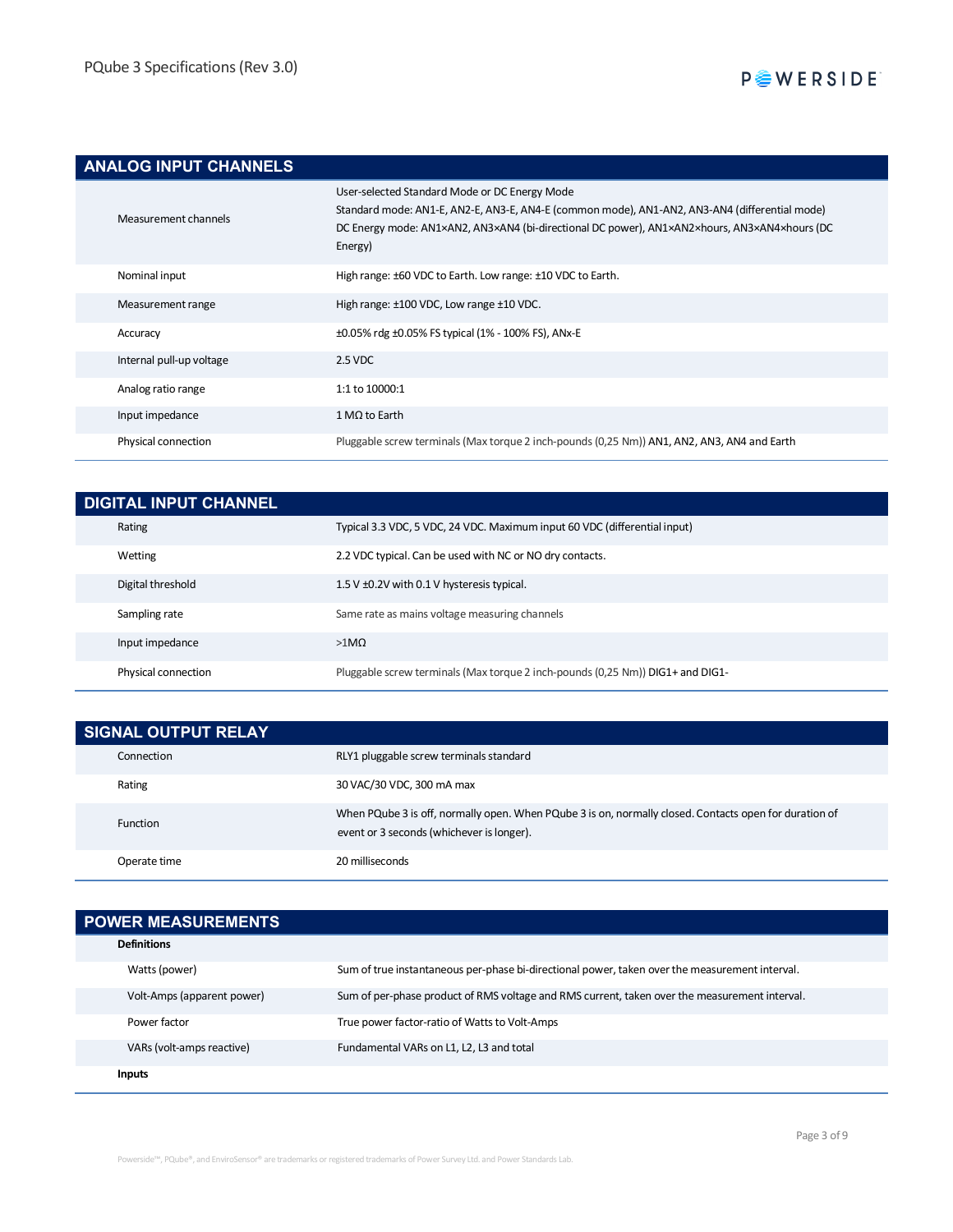| Voltages                                                             | L-N, or L-N <sub>m</sub> for delta configurations. N <sub>m</sub> defined as measurement neutral, the instantaneous mean of the<br>three L-E voltages. |
|----------------------------------------------------------------------|--------------------------------------------------------------------------------------------------------------------------------------------------------|
| Currents                                                             | L1, L2, L3                                                                                                                                             |
| Measurement interval                                                 | Phase-locked, 10-cycles (50 Hz nominal) or 12-cycles (60 Hz nominal).                                                                                  |
| <b>Accuracy including POWERSIDE</b><br>Ultra-Precise current sensors |                                                                                                                                                        |
| Watts (power)                                                        | ±0.1% rdg typical at unity power factor, nominal voltage, 10% - 100% FS current.                                                                       |
|                                                                      | ±0.2% rdg typical at 0.5 power factor, nominal voltage, 10% - 100% FS current.                                                                         |
| Watt-hours (energy)                                                  | Accuracy certified to ANSI C12.20 Class 0.2 and IEC 62053-22 Class 0.25                                                                                |

#### **CLASS A POWER QUALITY MEASUREMENTS - IEC 61000-4-30 Ed. 3 Class A, Full Compliance Certification**

| Frequency                               | Range 40 Hz - 70 Hz and 320 Hz - 560 Hz, Accuracy ±0.01 Hz, steady state                                                                                                                                                                                                                                                                                        |
|-----------------------------------------|-----------------------------------------------------------------------------------------------------------------------------------------------------------------------------------------------------------------------------------------------------------------------------------------------------------------------------------------------------------------|
| Voltage amplitude                       | Range 10% - 200% of nominal - Accuracy ±0.1% Udin (Udin = 120 V, 230 V)<br>Method: True single-cycle RMS, phase-locked to each channel, updated every 1/2 cycle. URMS1/2 per IEC<br>61000-4-30 Class A. Also 10/12 cycle true-RMS per IEC 61000-4-30 Class A.                                                                                                   |
| Flicker                                 | Pinst, Pst, P <sub>lt</sub> fully compliant and certified to IEC 61000-4-15 Ed. 2 Class F1                                                                                                                                                                                                                                                                      |
| Voltage<br>dips/swells/interruptions    | Fully compliant and certified to IEC 61000-4-30 Ed. 3 Class A, Accuracy ±0.2% of nominal voltage, duration<br>accuracy : $\pm\frac{1}{2}$ cycle at beginning of event and $\pm\frac{1}{2}$ cycle at end of event, hysteresis selectable                                                                                                                         |
| Rapid voltage changes<br>(RVC)          | Fully compliant and certified to IEC 61000-4-30 Ed. 3 AMd 1 Class A - Accuracy 0.2%                                                                                                                                                                                                                                                                             |
| Unbalance                               | Fully compliant and certified to IEC 61000-4-30 Ed. 3 Class A<br>Range 0.0% - 999.9%, method of symmetrical components, accuracy ±0.15%                                                                                                                                                                                                                         |
| Voltage harmonics and<br>interharmonics | Fully compliant and certified to IEC 61000-4-30 Ed. 3 Class A<br>Range 10% - 200% of Class 3 of IEC 61000-2-4<br>Accuracy : $\pm$ 5% of reading for signals $\geq$ 1% of nominal, $\pm$ 0.05% of nominal for signals < 1% nominal<br>voltage<br>Method IEC 61000-4-7 Class I, Gapless FFTs on L1-N, L2-N, L3-N, order up to 63rd*                               |
| Mains signaling voltage                 | Fully compliant and certified to IEC 61000-4-30 Ed. 3 Class A<br>Range 0% - 15% of nominal voltage<br>Accuracy ±5% of reading for signals between 3% - 15% of nominal, 0.15% of nominal for signals between<br>1% and 3% of nominal, no requirements for signals < 1% nominal<br>User-selectable detection threshold recording period mains signaling frequency |
| Under deviation and over<br>deviation   | Fully compliant and certified to IEC 61000-4-30 Ed. 3 Class A<br>Range 10% - 150% of nominal voltage, Accuracy ±0.1% of nominal voltage                                                                                                                                                                                                                         |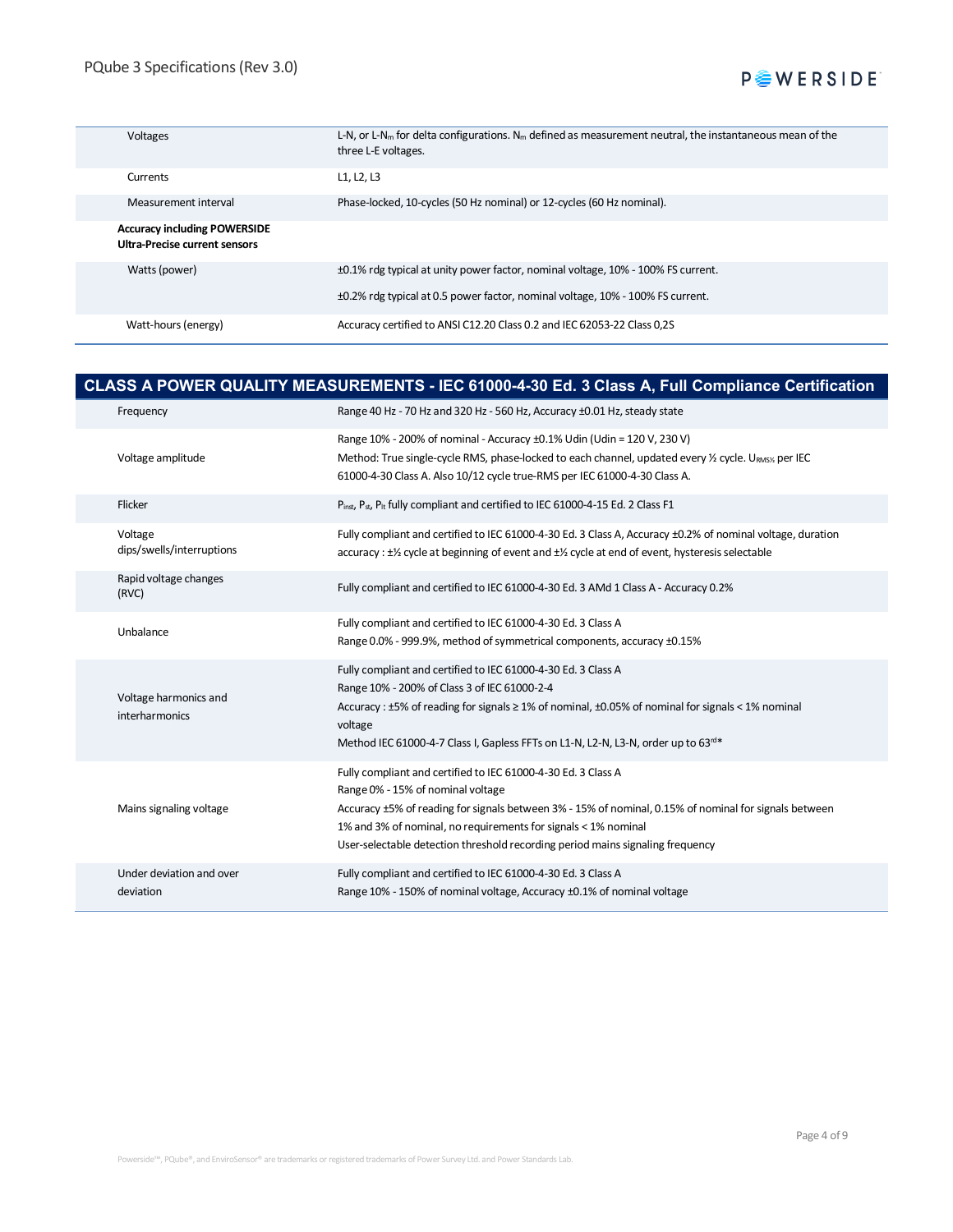#### **BEYOND CLASS A - 2 kHz-150 kHz CONDUCTED EMISSIONS MEASUREMENT**

| Measurement method | Fully compliant and certified to IEC 61000-4-30 Ed. 3, Annex C (informative)<br>200 Hz bin size for the range 2 kHz-9 kHz, 2000 Hz bin size for the range 9 kHz-150 kHz |
|--------------------|-------------------------------------------------------------------------------------------------------------------------------------------------------------------------|
| Range              | $0 - 60$ $V_{nk}$                                                                                                                                                       |

| BEYOND CLASS A - HIGH FREQUENCY IMPULSE |                                                                                                                      |  |
|-----------------------------------------|----------------------------------------------------------------------------------------------------------------------|--|
| Sampling rate                           | 4 MHz on single channel, the channel is user selected.<br>1 MHz on 4 channels L1-E, L2-E, L3-E and N-E.              |  |
| Accuracy                                | ±5% typical. Dependent on frequency and type of impulse                                                              |  |
| Range                                   | ±6 kV <sub>pk</sub> . User-selectable threshold through 2-pole 1.5 kHz high-pass filter, and 1.5 MHz low pass filter |  |
| Measurement                             | Fully compatible with ANSI/IEEE C62.41, C3 and B3 combination wave, ring wave and IEC 61000-4-5 waveforms            |  |

| <b>ENVIROSENSOR PROBES (TEMPERATURE/HUMIDITY/PRESSURE/ACCELERATION)</b> |                                                                            |  |
|-------------------------------------------------------------------------|----------------------------------------------------------------------------|--|
| Connection                                                              | USB. Functional electrical isolation from PQube 3                          |  |
| Sampling rates                                                          | 1 sample per second typical for temperature, humidity, barometric pressure |  |
|                                                                         | 8, 16, 32 samples per second, user selected for acceleration               |  |
| Temperature                                                             | Range: -20 °C to +80 °C (-4 °F to 176 °F)                                  |  |
| Humidity                                                                | Range: 0 %RH - 100 %RH (useful range: 20 %RH - 80 %RH)                     |  |
| Barometric pressure                                                     | Indicative measurements, resolution better than 0.001 hPa                  |  |
| Acceleration                                                            | Full-scale acceleration ±2g, ±4g, ±8g, user selected                       |  |
|                                                                         | Trigger on mechanical shock/vibration, seismic motion, or tilt             |  |

### **OPTIONAL ATT1 VOLTAGE ATTENUATOR MODULES FOR ANALOG INPUT CHANNELS**

|                           | ATT1-0600V                                                                               | ATT1-1200V                          |
|---------------------------|------------------------------------------------------------------------------------------|-------------------------------------|
| Rated full-scale voltage  | ±600 VDC/300 VAC to Earth                                                                | ±1200 VDC/600 VAC to Earth          |
| Nominal measurement range | $\pm$ 825 V <sub>ok</sub> to Earth                                                       | $\pm 1630$ V <sub>pk</sub> to Earth |
| Test voltage to earth     | 7250 VDC                                                                                 | 14500 VDC                           |
| Accuracy                  | ±0.2% reading typical at DC (>10% FS), plus uncertainty of PQube 3 analog input channels |                                     |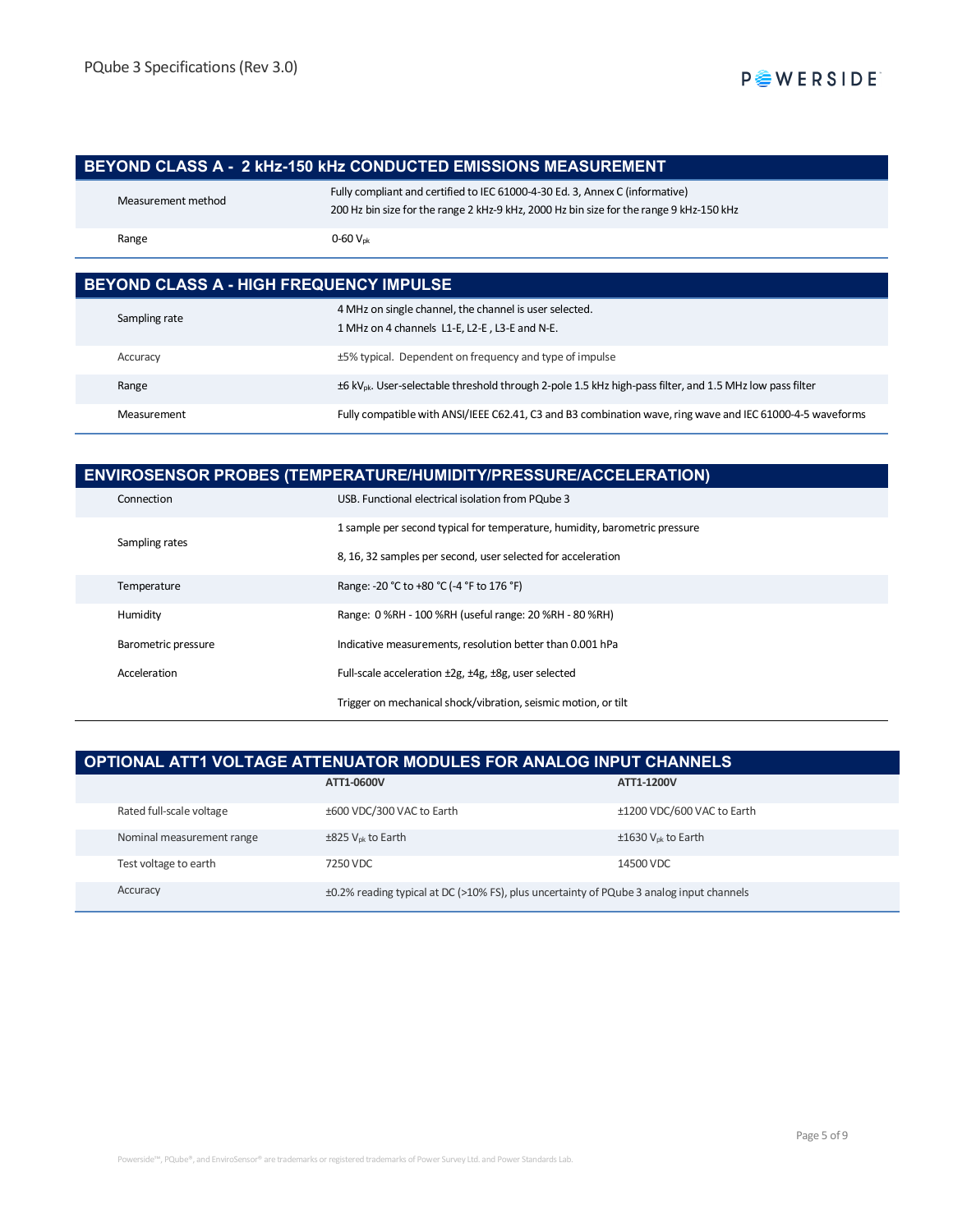

| OPTIONAL ATT2 MODULE FOR DC POWER AND ENERGY                |                                                                                 |                                                                                     |
|-------------------------------------------------------------|---------------------------------------------------------------------------------|-------------------------------------------------------------------------------------|
| Voltage channel                                             | ATT2-600V                                                                       | ATT2-1200V                                                                          |
| Maximum input voltage                                       | $\pm 1000$ V <sub>pk</sub> differential                                         | ±2000 V <sub>pk</sub> differential                                                  |
| Rated full-scale voltage                                    | ±600 VDC/300 VAC differential                                                   | ±1200 VDC/600 VAC differential                                                      |
| Analog input ratio                                          | 100:1                                                                           | 200:1                                                                               |
| Accuracy                                                    |                                                                                 | DC: ±0.1% rdg ±0.1% FS                                                              |
|                                                             | 50/60Hz: ±0.15% rdg ±0.15% FS typical                                           |                                                                                     |
|                                                             |                                                                                 | (At 23°C ±3°C, 10% - 100% FS, not including uncertainty of PQube 3 analog channels) |
| <b>Current channel</b>                                      | With closed-loop sensors                                                        | With open-loop sensors                                                              |
| Rated full-scale current                                    | 50A to 600A (depending on sensor model)                                         | 50A to 3000A (depending on sensor model)                                            |
| Maximum input current                                       | 150% to 200% FS (depending on sensor<br>model)                                  | 110% to 200% FS (depending on sensor model)                                         |
| Accuracy at calibration current                             | ±0.5% rdg typical at DC                                                         | ±1% rdg typical at DC                                                               |
|                                                             |                                                                                 | At rated current, not including uncertainty of PQube 3 analog channels              |
| Linearity (from 10% to 100% FS)                             | $< 0.1\%$ FS                                                                    | $<$ 1% FS                                                                           |
| <b>INSTRUMENT POWER SUPPLY</b>                              |                                                                                 |                                                                                     |
| PQube 3 power supply screw<br>terminals - supports AC or DC | PQube 3 P+ and P- pluggable screw terminals                                     |                                                                                     |
| AC input range                                              | 24 VAC ±10% at 50/60/400 Hz, 1.5A max                                           |                                                                                     |
| DC input range                                              | ±24 VDC - 48 VDC ±10% (polarity independent), 1A max                            |                                                                                     |
| Power consumption                                           | 20W max                                                                         |                                                                                     |
| Isolation                                                   | Internally electrically isolated from all other circuits to avoid ground loops. |                                                                                     |
| PQube 3 - PoE - Power over<br><b>Ethernet (standard)</b>    |                                                                                 |                                                                                     |
| Input voltage range                                         | 37 - 57 VDC                                                                     |                                                                                     |
| Power consumption                                           | 15W max                                                                         |                                                                                     |
| PM1, PM2 Power Manager<br><b>Modules (optional)</b>         |                                                                                 |                                                                                     |
| Rated AC input range                                        | 100 - 240 VAC ±10%, 50/60 Hz                                                    |                                                                                     |
| AC input current rating                                     | 400 mA                                                                          |                                                                                     |
| Supported DC input range                                    | 120 - 370 VDC                                                                   |                                                                                     |
| Auxiliary DC power output                                   | 24 VDC isolated, up to 5.15W max (Available with PM2 only)                      |                                                                                     |
| Power consumption                                           | 20W max                                                                         |                                                                                     |
| Isolation                                                   | 3 kVAC 1min, 4.2 kVDC 1 min                                                     |                                                                                     |
| Surge immunity                                              | EN 61000-4-5 Criteria A                                                         |                                                                                     |
| Installation category                                       | CAT II 300V                                                                     |                                                                                     |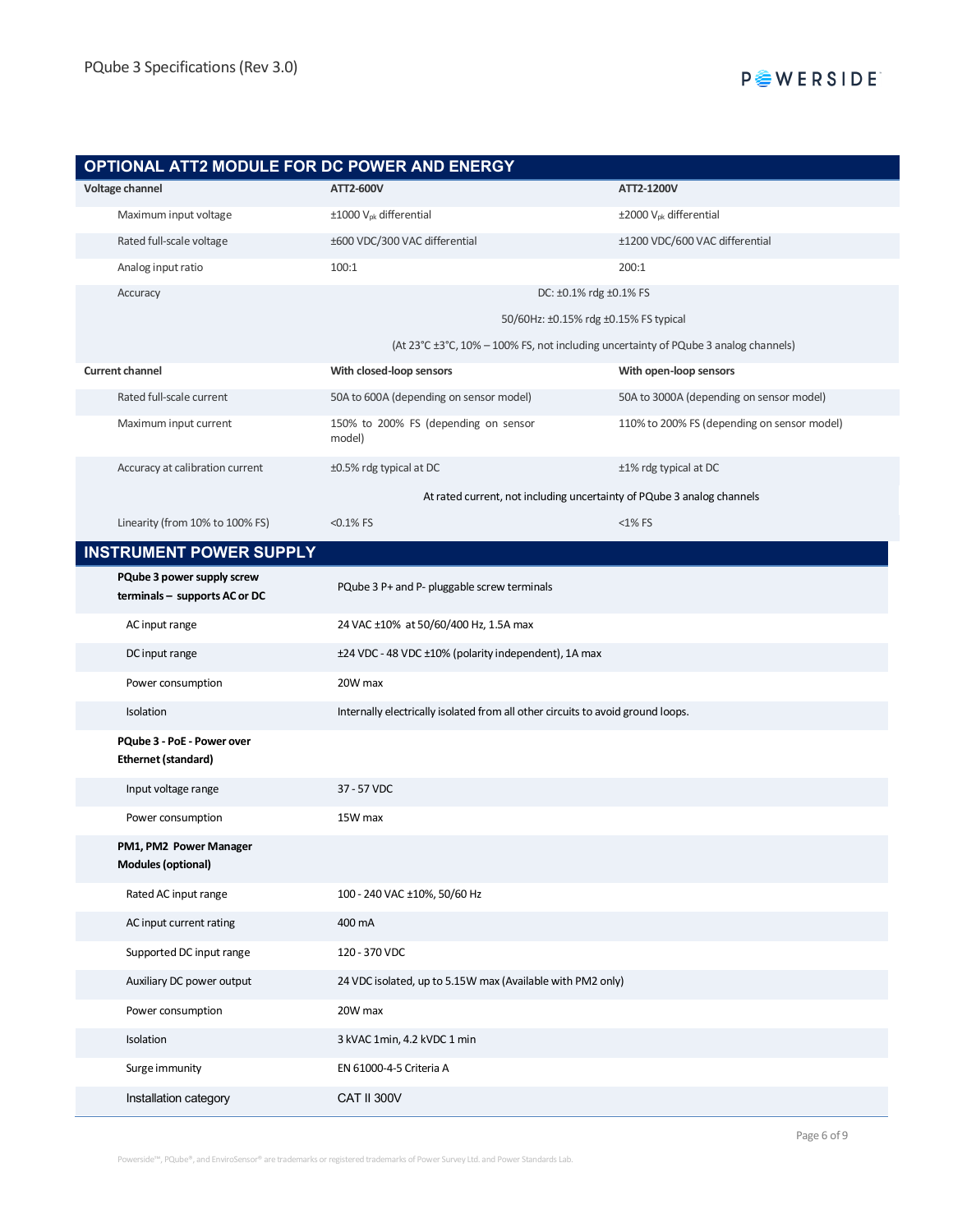| <b>UPS1 BATTERY BACKUP MODULE</b> |                                                                            |  |  |
|-----------------------------------|----------------------------------------------------------------------------|--|--|
| PQube 3 backup time               | 1 - 30 minutes, user selected.                                             |  |  |
| Battery                           | 7.4 V 2200mAh Li-ion battery pack                                          |  |  |
| Life expectancy                   | 4 years or 500 cycles (100% depth discharges), whichever comes first.      |  |  |
| Operating temperature range       | $0 °C - 45 °C$                                                             |  |  |
| Operating humidity                | 45 %RH - 85 %RH                                                            |  |  |
| Protection                        | Built-in hardware cutoff for over-voltage, under-voltage, and overcurrent. |  |  |
|                                   |                                                                            |  |  |
| <b>UPS2 BATTERY BACKUP MODULE</b> |                                                                            |  |  |
| PQube 3 backup time               | 1 - 60 minutes, user selected.                                             |  |  |
| Battery                           | 6.0 V, with one or several 2500mAh lead-acid external battery packs        |  |  |
| Life expectancy                   | 10 years or 300 cycles (100% depth discharges), whichever comes first.     |  |  |
| Operating temperature range       | -20 $^{\circ}$ C to 65 $^{\circ}$ C                                        |  |  |

Protection Built-in hardware cutoff for over-voltage, under-voltage, and over-current.

| <b>STORAGE/COMMUNICATIONS</b> |                                                                                                                                                                                                                                                                                                                       |  |
|-------------------------------|-----------------------------------------------------------------------------------------------------------------------------------------------------------------------------------------------------------------------------------------------------------------------------------------------------------------------|--|
| <b>USB</b>                    |                                                                                                                                                                                                                                                                                                                       |  |
| Connection                    | Three USB master ports: one hi-speed USB2.0 port, two standard USB1.0 ports                                                                                                                                                                                                                                           |  |
| Isolation                     | PQube 3 provides functional isolation to Earth (eliminates ground loops).                                                                                                                                                                                                                                             |  |
| <b>Removable SD card</b>      |                                                                                                                                                                                                                                                                                                                       |  |
| <b>Type</b>                   | microSD                                                                                                                                                                                                                                                                                                               |  |
| Capacity                      | 16GB standard (stores up to 3 years of data under normal use)                                                                                                                                                                                                                                                         |  |
| <b>Ethernet Port</b>          |                                                                                                                                                                                                                                                                                                                       |  |
| Connection                    | Standard RJ-45 socket (wired Ethernet). Transformer isolated.<br>IP address can be assigned via DHCP or manually set fixed IP.                                                                                                                                                                                        |  |
| Email                         | Sends emails after every event with data attached; user request real-time meters via e-mail,<br>PQube 3 firmware upgrade via email, change PQube 3 setup via email, incoming e-mail filters.<br>Includes GIF graphs, CSV spreadsheet files, PQDIF, HTML and XML summaries<br>Protocols: POP3, SMTP, and SSL over SMTP |  |
| Web server                    | More than 30 real-time meters. All events, trends and statistics recordings. Includes GIF graphs,<br>CSV spreadsheet files, PQDIF, HTML and XML summaries.                                                                                                                                                            |  |
| Modbus over TCP               | More than 50 simultaneous (out of a set of more than 2000) real-time meters with update rate<br>of approximately 0.5 seconds - see PQube 3 Modbus Specification document. Event/trend-<br>statistics counters can be used for initiating file downloads (via FTP or web server).                                      |  |
| <b>DNP3.0</b>                 | Level 1 and Level 2                                                                                                                                                                                                                                                                                                   |  |

Powerside™, PQube®, and EnviroSensor® are trademarks or registered trademarks of Power Survey Ltd. and Power Standards Lab.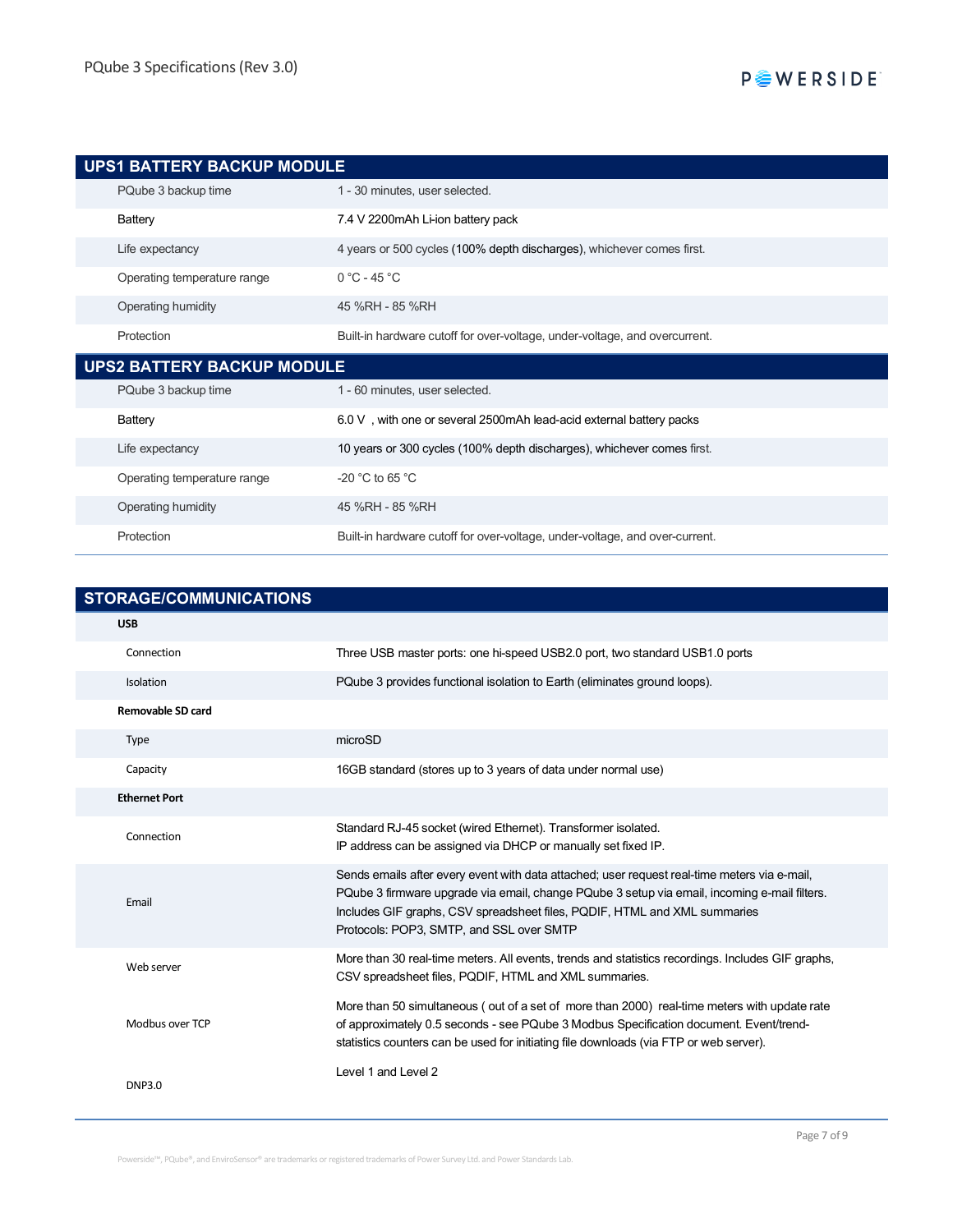# **P** VERSIDE

| <b>BACnet over TCP</b>                             | $\bullet$                                                                                                                              |
|----------------------------------------------------|----------------------------------------------------------------------------------------------------------------------------------------|
| <b>FTP Server</b>                                  | File Transfer Protocol. Transfers files from PQube 3 SD card to and from any computer.                                                 |
| <b>SNTP</b>                                        | Simple Network Time Protocol for synchronizing PQube 3 real-time clock to UTC.                                                         |
| <b>SNMP</b>                                        | Support for SNMP v2c and v3                                                                                                            |
| Security                                           | Secure FTP- FTPS, HTTPS.                                                                                                               |
| <b>CLOCK TIMING</b>                                |                                                                                                                                        |
| Internal real-time clock                           | Fully compliant with IEC 61000-4-30 Ed. 3 Class A<br>Drift: Typical ±30 seconds/yr. Temperature compensated. ±70 seconds/yr. max drift |
| <b>SNTP</b>                                        | Accuracy: ±10 to 100 milliseconds absolute, UTC time. Dependent on network latency.                                                    |
| <b>NTP</b>                                         | Accuracy: ±1 to 10 milliseconds absolute, UTC time. Dependent on network latency                                                       |
| GPS (with optional MS1<br>module and GPS receiver) | Intrinsic resolution 1 microsecond<br>Accuracy better than Class A requirement (by a factor of 10) < 1ms.                              |

| <b>OPERATING ENVIRONMENT</b>             |                                                                                                                                                                                                                                                                                       |  |
|------------------------------------------|---------------------------------------------------------------------------------------------------------------------------------------------------------------------------------------------------------------------------------------------------------------------------------------|--|
| Operating temperature                    | Minimum -20 °C, Maximum 65 °C with no load on 24V power supply terminals, Maximum 55°C with<br>5.15W load on 24V power supply terminals                                                                                                                                               |  |
| Operating humidity                       | 5% RH - 95% RH non-condensing, indoor use                                                                                                                                                                                                                                             |  |
| Altitude                                 | Maximum 2000 meters above sea level                                                                                                                                                                                                                                                   |  |
| Overvoltage category                     | For PQube 3 AC mains measuring terminals, Overvoltage Category III 600V.<br>For PM1 input terminals, Overvoltage Category II 300V.                                                                                                                                                    |  |
| Pollution degree                         | $\overline{2}$                                                                                                                                                                                                                                                                        |  |
| Isolation                                | UL/IEC 61010:2010 - 3.6 kV AC 1 min, 5.1 kVDC 1 min, 5.4 kVAC (5 sec), 9.6 kV <sub>pk</sub> impulse.                                                                                                                                                                                  |  |
| Surge                                    | UL/IEC 61010:2010 - 3.6 kV AC 1 min, 5.1 kVDC 1 min, 5.4 kVAC (5 sec), 9.6 kV <sub>pk</sub> impulse.                                                                                                                                                                                  |  |
| Installation category                    | CAT IV UL/IEC 61010 for voltages up to 300 VAC L-N (equivalent to 480 VAC L-L), CAT III for voltages up to<br>600 VAC L-N. Pollution degree 2.                                                                                                                                        |  |
| <b>Transient voltages</b>                | 100 kHz ring wave, 6 kV <sub>ok</sub> , IEC 61180, IEC 61000-4-5. Applied to voltage measuring terminals with<br>Performance Evaluation Class 1. (When applied to optional power supply mains terminal, supply's fuse<br>may operate in PE Class 3 at test levels greater than 4 kV.) |  |
| EFT burst immunity                       | 4 kV <sub>pk</sub> , IEC 61000-4-4, Performance Evaluation Class 1. Applied to power measuring terminals and optional<br>PM1/PM2 power supply mains terminals.                                                                                                                        |  |
| RF field strength immunity               | 3 V/m, IEC 61000-4-3 Test Level 2.                                                                                                                                                                                                                                                    |  |
| Magnetic field strength<br>immunity      | 30 A/m, IEC 61000-4-8 Test Level 4.                                                                                                                                                                                                                                                   |  |
| Ingress protection rating<br>(IP rating) | IP20H, IEC 60529.                                                                                                                                                                                                                                                                     |  |